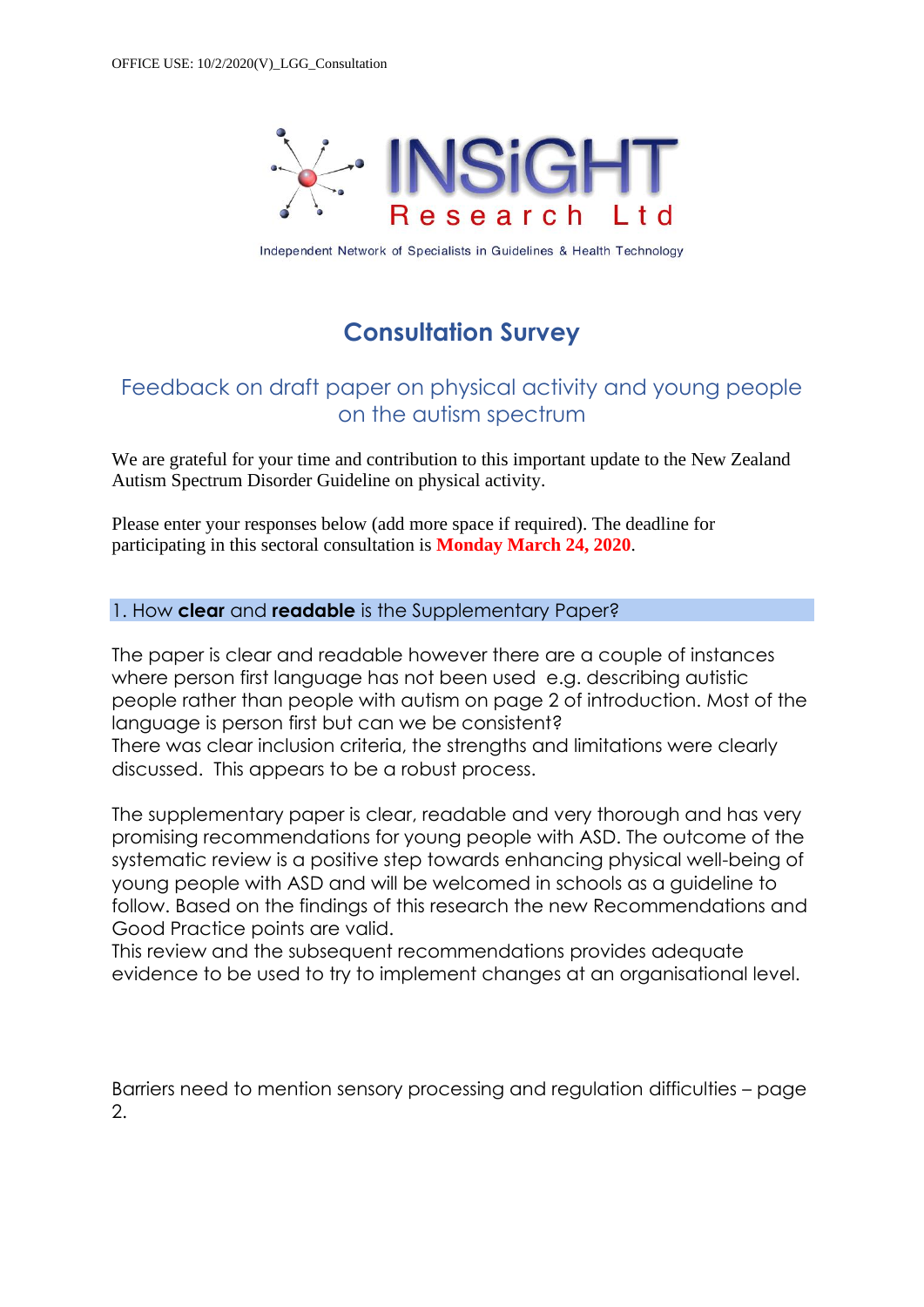#### 2. Is the systematic review **well conducted**?

Yes – I was impressed with the consideration of the limitations of the review and the studies that were included.

Yes the recommendations and good practice points are valid and are clearly based on the reviewed research.

Very clear inclusion/ exclusion criteria.

Sound use of the Levels of evidence to grade the research

The systematic review was conducted using strong guidelines and the processes used when analysing the collated articles was outlined in depth

Critical appraisal followed robust Checklist, with clear Evidence Tables to support ease of understanding results

The limitations of the research were identified well and we agree with the recommendations for future research - these fit well with the ICF and F-word frameworks (i.e. considering environment and personal factors and trying to identify physical activities that children find fun in order to promote compliance and long term adherence).

3. Are the new Recommendations and Good Practice Points **valid** (based on the reviewed research)?

Yes I think they reflect the research reviewed.

Yes these are relevant across a number of areas including schools and the community.

4. Are the proposed Recommendations and Good Practice Points **relevant** and **applicable** to sectors of the community you engage with? (e.g; people on the spectrum/whānau, clinicians, service providers, educators)

Essentially they are relevant – although many whānau, schools, service providers might feel this is further down their list of priorities as they are more focused on managing day to day behaviour.

Physiotherapists completing this feedback include: Special School MoE Physiotherapist – all schools MoH Physiotherapist – primarily working with children under 5 yrs, but also older children in Mainstream school (post surgery)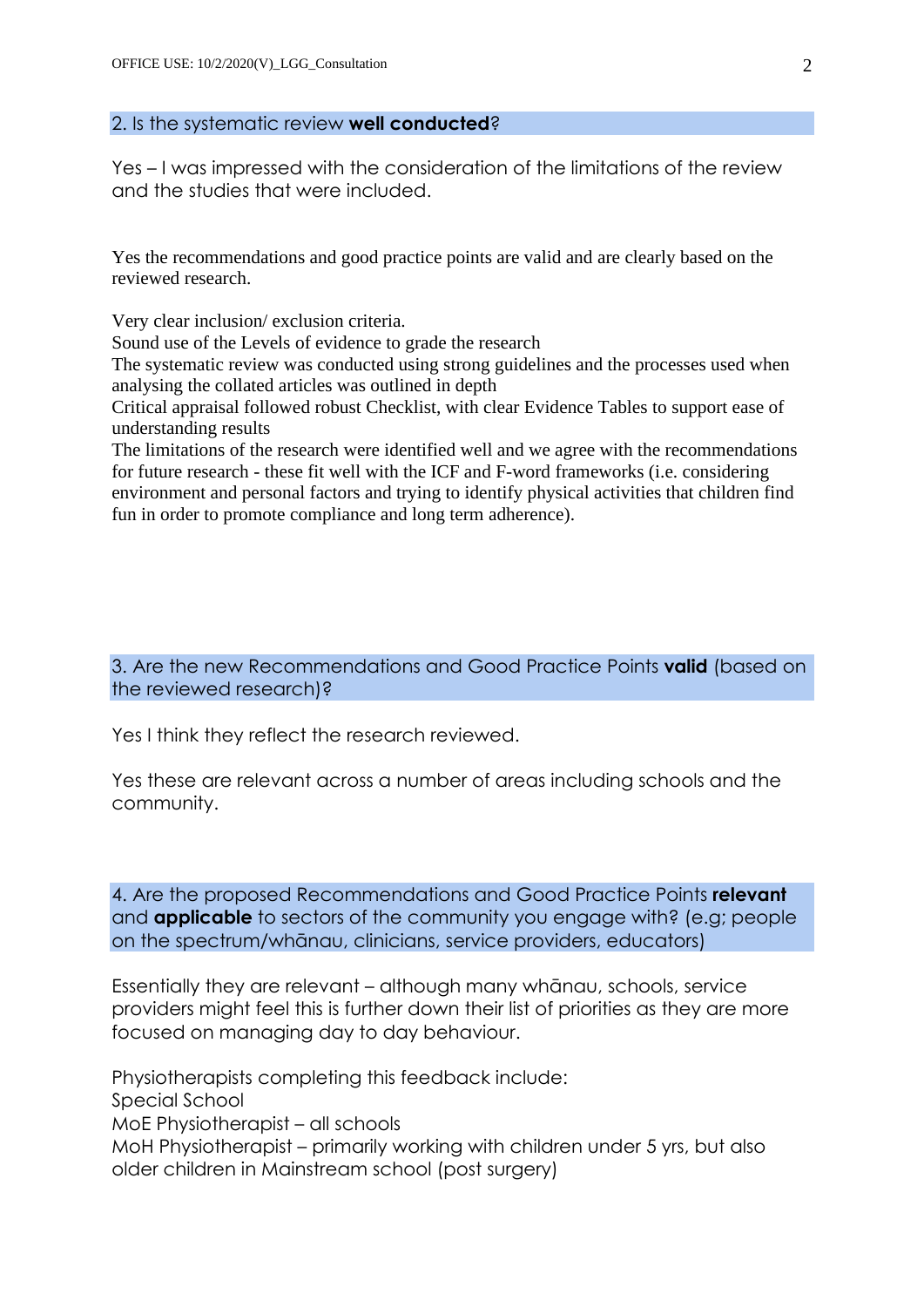MoH Physiotherapist – working with children as inpatients in a hospital setting

Generally the focus is to increase the amount of physical activity the children with special needs engage in every day.

Focus has been on supporting the health benefits that physical activity has for everyone. These guidelines provide evidence of the broader effect physical activity has for people with ASD across social, cognitive and behavioural domains. This evidence makes it even more appropriate as physiotherapists working with these children and will hopefully increase the likelihood of changes to current procedures and daily classroom plans. It is realistic for regular physical activity to be scheduled by teachers as part of a daily school routine for children with ASD.

### 5. Are the proposed Recommendations and Good Practice Points **able to be implemented** (are there realistic expectations for them being applied)?

Given the limitations of services in the disability sector these recommendations may be hard to implement especially when organisations who provide access to physical activity do not have specific ASD understanding.

Also issues of equity and environmental factors e.g. transport, housing, income often can be a large barrier to accessing services. The document does not appear to acknowledge this, unless I have missed it somewhere. The recommendations are appropriate, further research is needed to provide more specific guidelines in relation to evaluating interventions in naturalistic settings. This is identified in the paper and would be very beneficial.

Whilst it is ideal to state that physical activity is important for young people with ASD we acknowledge that the how is really important.

Whilst the Guideline is useful, we know that engaging with these young people can be very challenging especially if its not an area of interest to them.

We believe it would be really helpful if there was more detail in the Recommendations and Good Practice Points sections (such as some strategies/ comments/ideas/ behavioural courses or videos/ podcasts etc) for people working with children/students with ASD for them to use to increase engagement and support behaviours that may be challenging.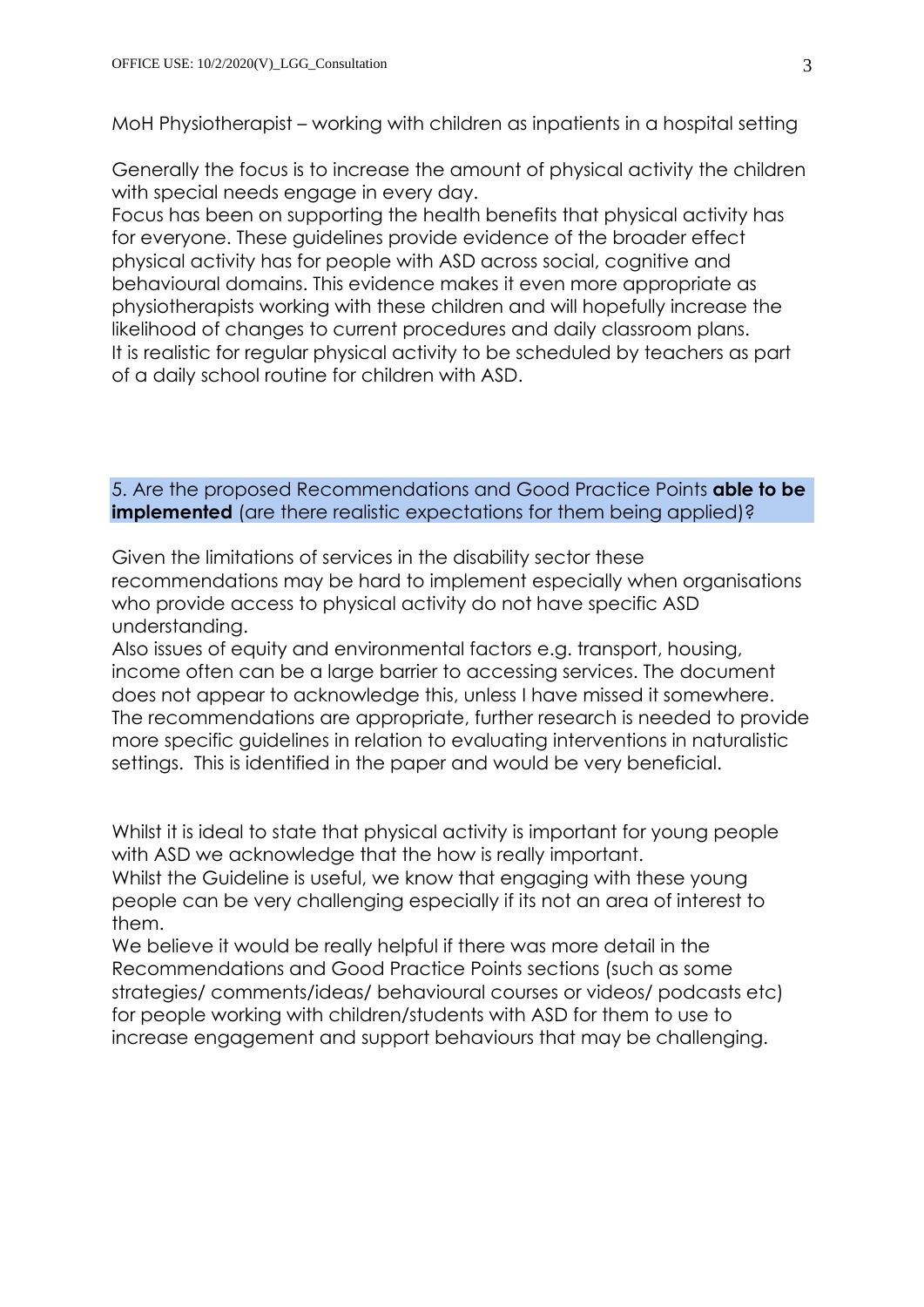6. Do you have any **other comments** or suggestions about how we can improve this Supplementary Paper?

The document acknowledges the importance of the Treaty of Waitangi on page viii. However, this is not then addressed in the rest of the document. Either in the process for review, potential stakeholders or even acknowledging a lack of research in this area for Māori.

Furthermore, The Waitangi Tribunal Hauora report described the "3 P's as reductionistic and we should be referring directly to the articles of the Treaty.

If the document (and process) acknowledges the importance of the Treaty of Waitangi I would like to see the evidence of how they met the obligations under the Treaty.

As noted above additional strategies in relation to how this can be implemented would be beneficial.

7. Can you suggest any **other topics/areas** that need to be **updated** in the NZ ASD Guideline and why? (e.g., new research, current Recommendations no longer apply, gap in the current guideline)

In my view, this summary of research evidence of the effect of physical activity for children with Autism and a related practice guideline is well written and follow best practice procedures for clinical guidelines ( AGREEII tool). It is has a very clear audit trail with links back to the specific research evidence and the grading system used is made explicit. Helpfully, a link is also made between this guideline and prior NZ guidance on physical activity and ASD- namely that it was previously omitted. The scant research that was found does (appropriately) place the decision making about PA for people with ASD in 'negotiate what is right for you' category of evidence-based practice. But it does importantly bring it to peoples attention- PA is just as important and likely to have the same health benefits for people with ASD as it does for other people. Often PA levels/ enjoyment/ participation can be overlooked in the health systems preoccupation with problems. There are rights-based arguments to ensure opportunities for PA for people with ASD as well as health based arguments-as presented here.

Authors could consider bringing in these arguments, drawing on literature about the experience of exclusion from PA opportunities (alongside other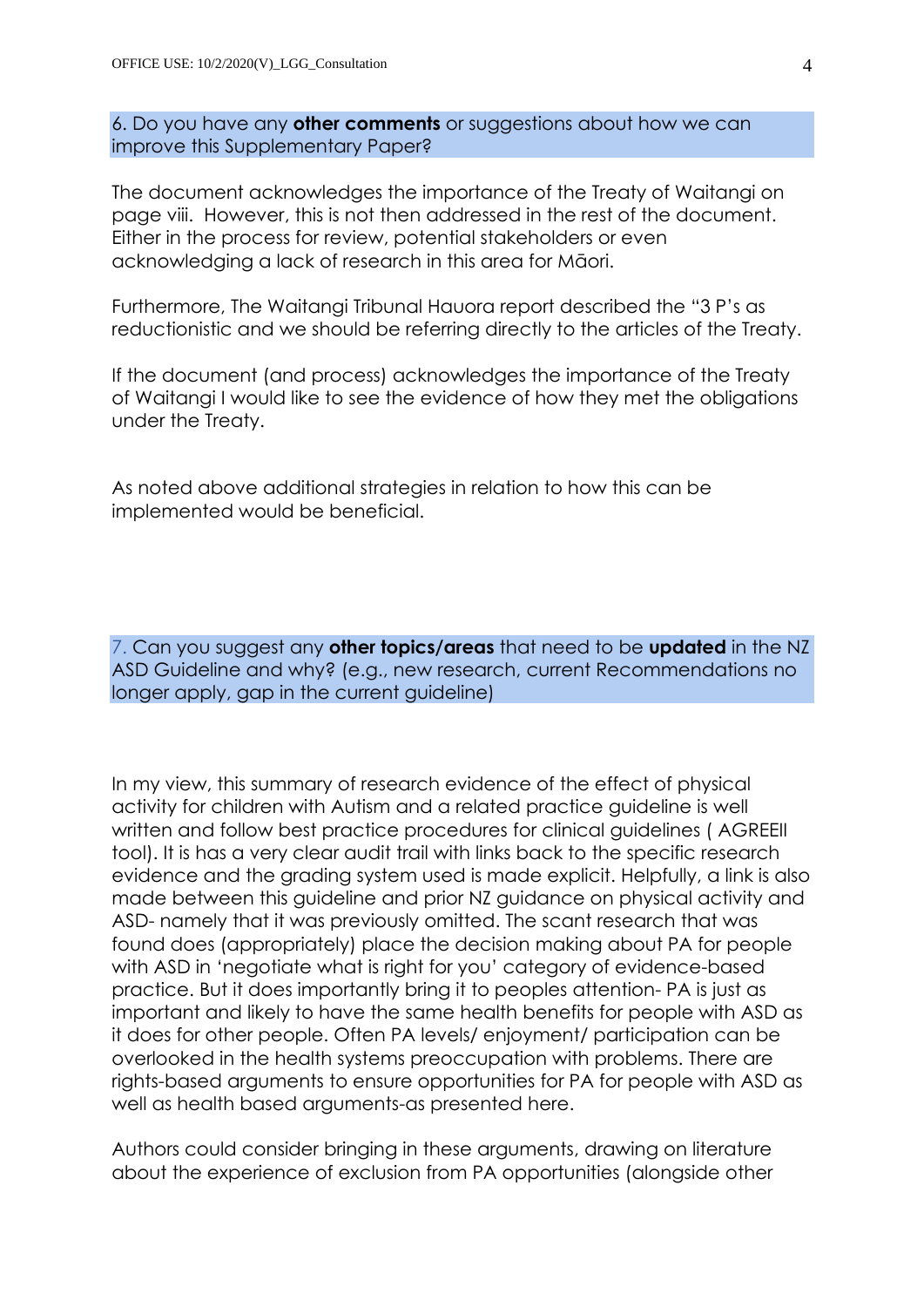ways of participating in society) and limited opportunities to participate in some communities. They may also decide that this is outside of their scope but it in effect may by a restriction on meeting the health guideline targets for PA.

Fi

## **Summary: New recommendation and good practice points Summary Table I: New recommendation relevant to physical activity and autism**

|        | Reference   Revised recommendation                                                                                                                                                                                | Grade |
|--------|-------------------------------------------------------------------------------------------------------------------------------------------------------------------------------------------------------------------|-------|
| 2.3.9a | Physical activities provide benefits across social,<br>cognitive and behavioural domains in addition to<br>general well-being and should be considered for<br>children and young people on the autism<br>spectrum | B     |

**Note**: Grades indicate the strength of the supporting evidence rather than the importance of the evidence. Grade A indicates good evidence, B is fair evidence, C is international expert consensus, and I is insufficient, poor quality, or conflicting evidence. See **Table A1.2** in **Appendix 1** for details. **Summary Table II: New good practice points relevant to physical activity and autism**

| Reference          | <b>New Good Practice Points</b>                   | Grade |
|--------------------|---------------------------------------------------|-------|
| 2.3.9 <sub>b</sub> | When supporting individuals participating in a    |       |
|                    | physical activity or programme, their preferences |       |
|                    | should be respected and needs accommodated        |       |
| 2.3.9c             | Further research that targets meaningful          |       |
|                    | outcomes for the autistic community is essential  |       |
| also 4.1.6         | Further research that targets meaningful          |       |
|                    | outcomes for the autistic community is essential  |       |

**Note**: Where a consensus-based recommendation is based on the experience of members of the Living Guideline Group, it is referred to as a good practice point.

We believe it would be appropriate to consider adapted sport programs that could be run by organisations and communities - using well established and researched strategies with young people with ASD eg: alternative communication, TEACCH structure, to ensure the physical activity opportunity is successful and fun, making it more motivating and engaging for young people to participate in

We feel more could be added to this Guideline in relation to Developmental Coordination Disorder.

Research has identified that many children with a diagnosis of DCD often have a dual diagnosis of ASD. If this occurs, then we believe that children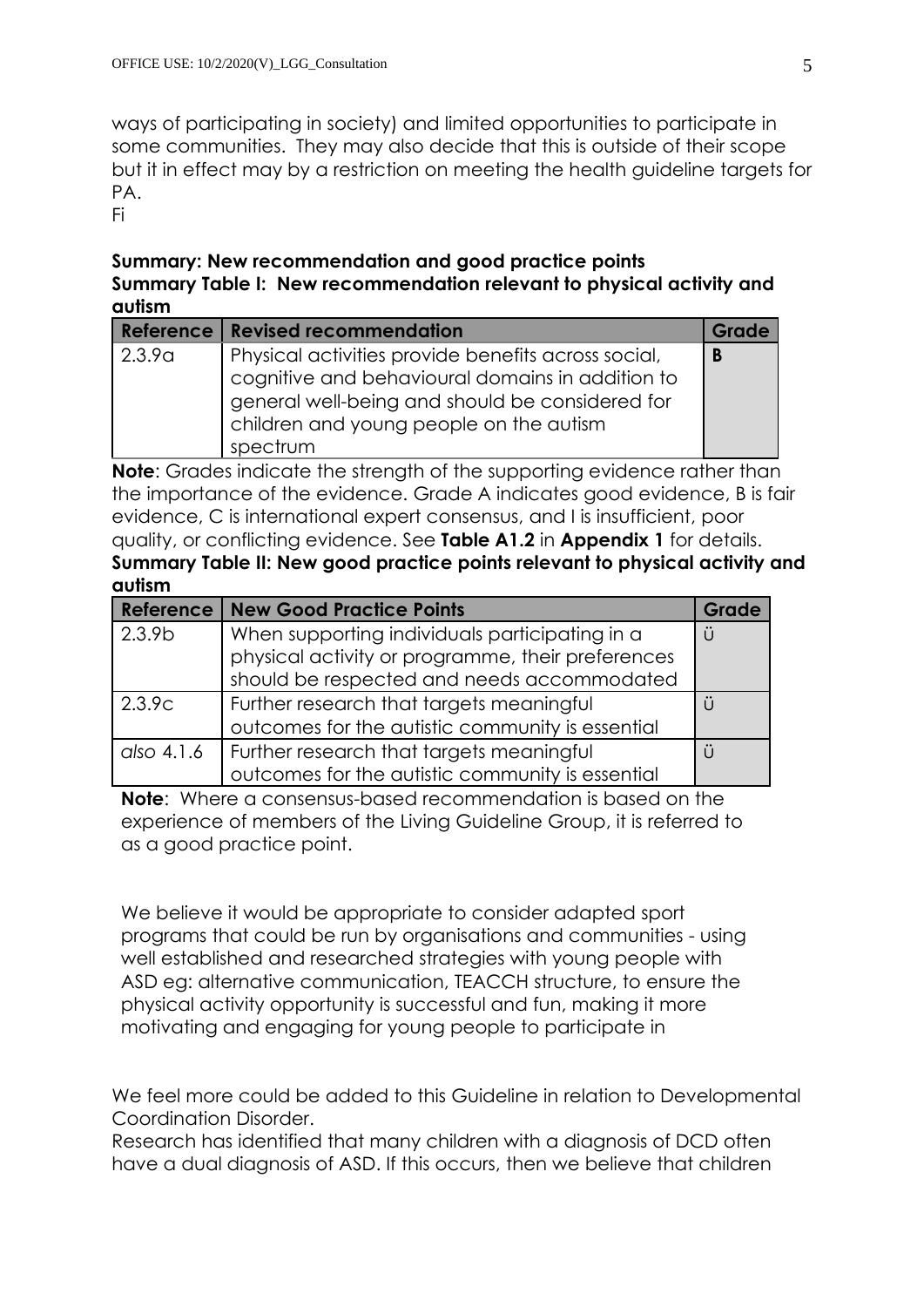with ASD may benefit from interventions that have been shown to be valid and reliable for DCD e.g. Neuromotor Task Training and Cognitive Orientation to Occupational Performance (CO-OP).

These interventions may have an effect on motor skill acquisition issues that were found not to improve in the research articles that were reviewed. One contributor noted that she has seen this anecdotally with children she has worked with a dual diagnosis of DCD/ASD - improved motor skill acquisition has led to increased participation in the school curriculum resulting in improved social and behavioural skills i.e. treating the DCD aspects has improved their ASD symptoms.

From a Service perspective, (specially The Physical Disabilities Service), children with ASD are excluded. However, we know based on the ICF, that the health condition does not fully describe an individual's experience or situation. We do not believe that a diagnosis alone should exclude a child from a service. Instead, an identified need should determine access to intervention/ support.

- It is a well structured document which provides relevant research and information related to physical activity for children with ASD.

- It was good to see that a broad range of positive outcomes to physical activity were considered, that is sensory, behavioural, cognitive, social as well as the physical aspects of fitness, co-ordiantion, weight control etc.

- It is not an easy area to research given the variables that need to be considered - age of child, degree of disorder, cognitive function, type of physical activity provided, level of motivation etc. Therefore, the importance of

ongoing research.

- Developmental Coordination Disorder is a common co-morbidity with Autism and certainly does need to be considered when formulating physical activity programmes for children with ASD.

- The call for further research in a naturalistic setting is important. Targeting the child's area's of interest in necessary in order to establish their "buy-in" and to maintain their level of motivation.

- In my clinical experience "movement breaks" (physical activity) are a commonly used strategy to assist children with ASD to self-regulate their behaviour. Vestibular and proprioceptive input provided by physical activity does appear to have a calming influence.

Overall, the document appears to provide a valid recommendation and relevant "good practice points".